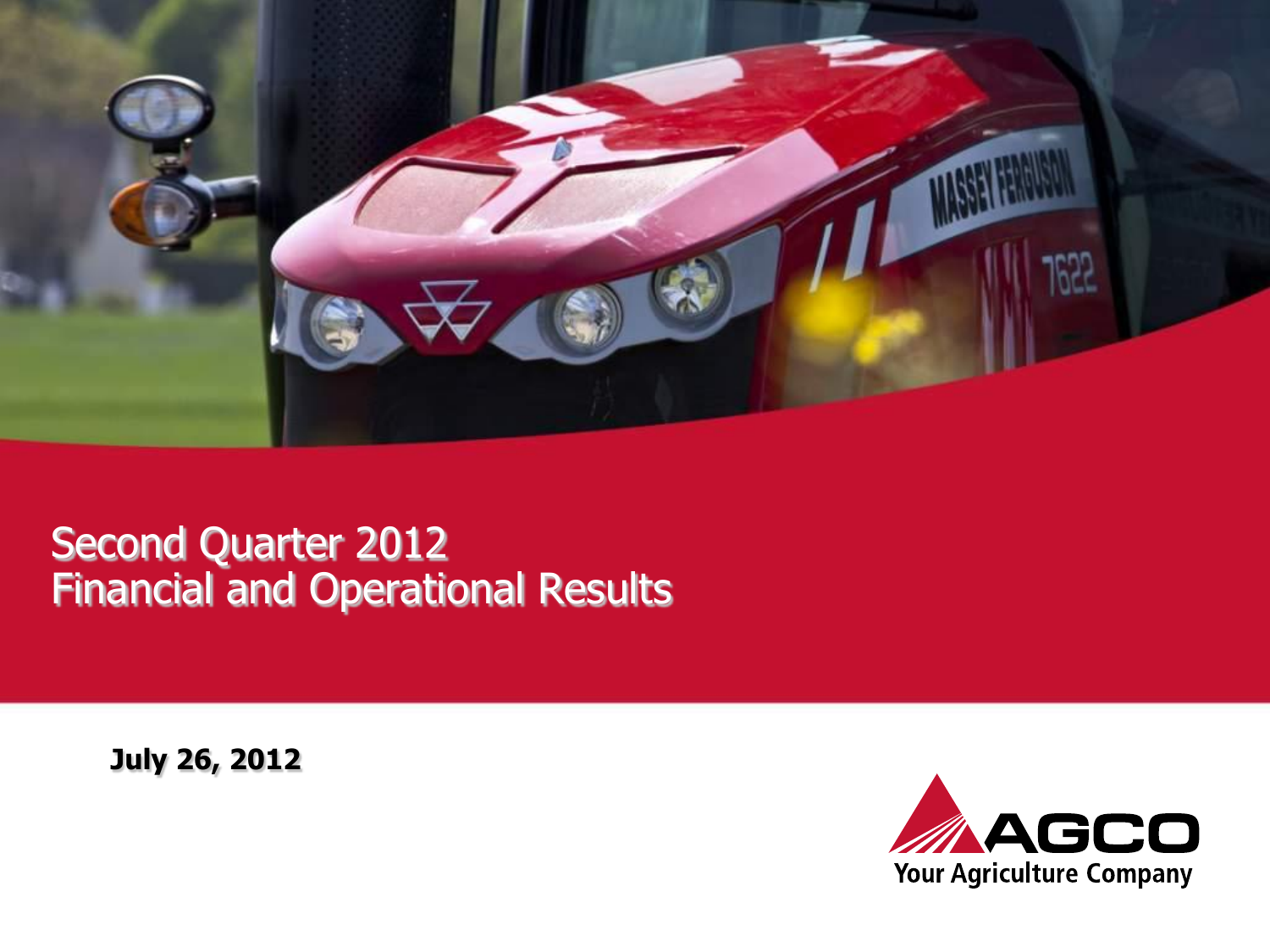

Statements that are not historical facts, including the projections of earnings per share, sales, demand, government financing programs, market conditions, farm incomes and production, commodity prices, margins, currency translation, pricing increases, productivity, investments in product development, facilities and expanding markets, inventory and production levels, acquisition impacts, completion of facility construction and upgrades, industry demand, general economic conditions, engineering efforts, depreciation, free cashflow, supplier issues and capital expenditures are forward-looking and subject to risks that could cause actual results to differ materially from those suggested by the statements. Further information concerning these and other factors is included in AGCO's filings with the Securities and Exchange Commission, including its Form 10-K for the year ended December 31, 2011. AGCO disclaims any obligation to update any forward-looking statements except as required by law.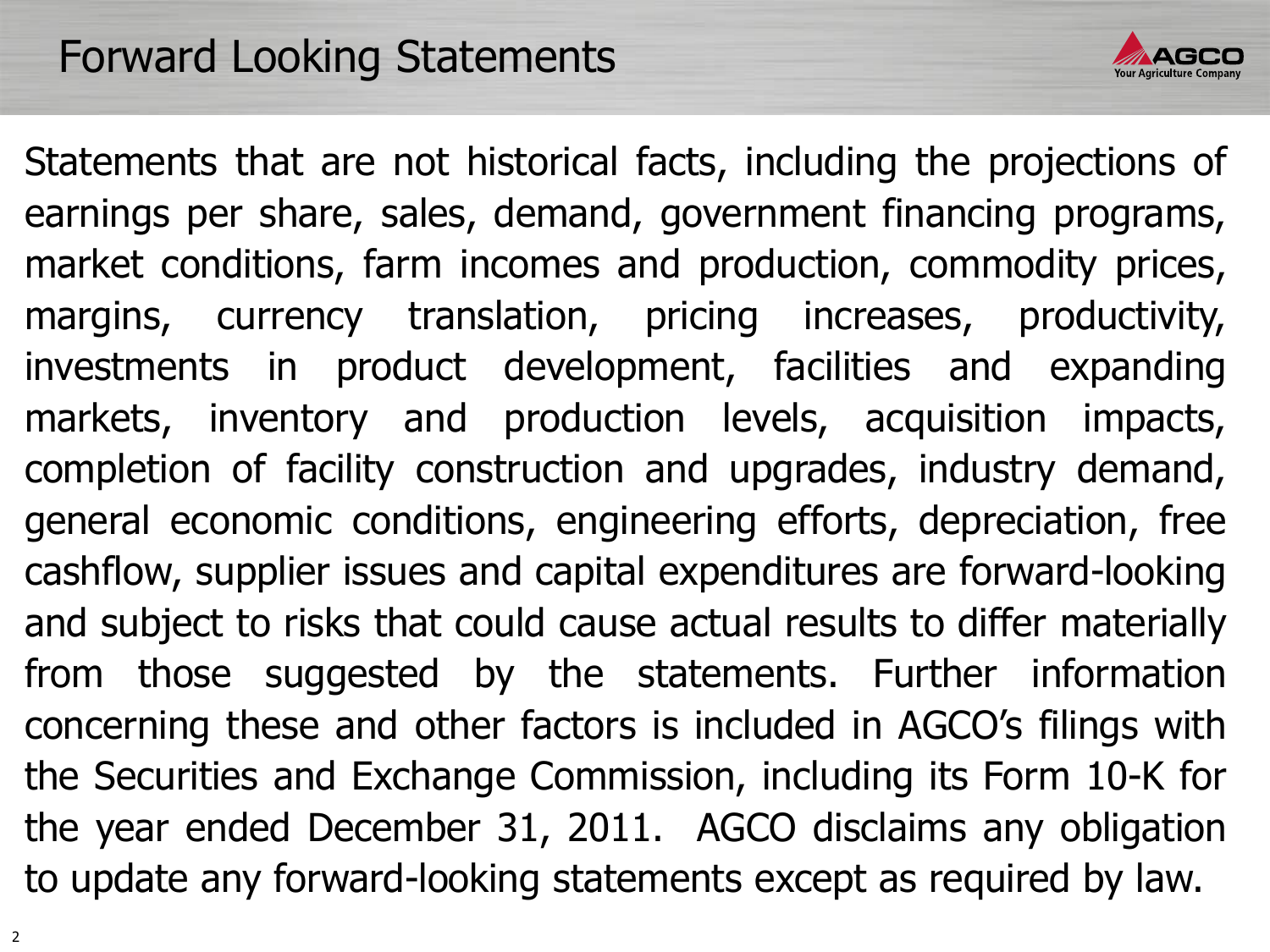

|                     | Q2 12   | <b>Q2 12 vs</b><br>Q2 11 | <b>YTD</b><br>2012 | <b>YTD12 vs</b><br><b>YTD11</b> |
|---------------------|---------|--------------------------|--------------------|---------------------------------|
|                     |         |                          |                    |                                 |
| <b>Net Sales</b>    | 2,690.1 | $+14.1%$                 | 4,963.8            | $+19.4%$                        |
| <b>Gross margin</b> | 22.7%   | $+200$ bps               | 22.2%              | $+194$ bps                      |
| Adj. op. income*    | 264.8   | $+31.9%$                 | 434.6              | $+40.4%$                        |
| Adj. op. margin*    | 9.8%    | $+133$ bps               | 8.8%               | $+131$ bps                      |
| Adj. diluted EPS*   | \$2.08  | $+ $0.73$                | \$3.29             | $+ $1.12$                       |

\* Reflects adjusted results, which exclude restructuring and other infrequent items. Please see reconciliations to GAAP metrics provided in the appendix to this presentation.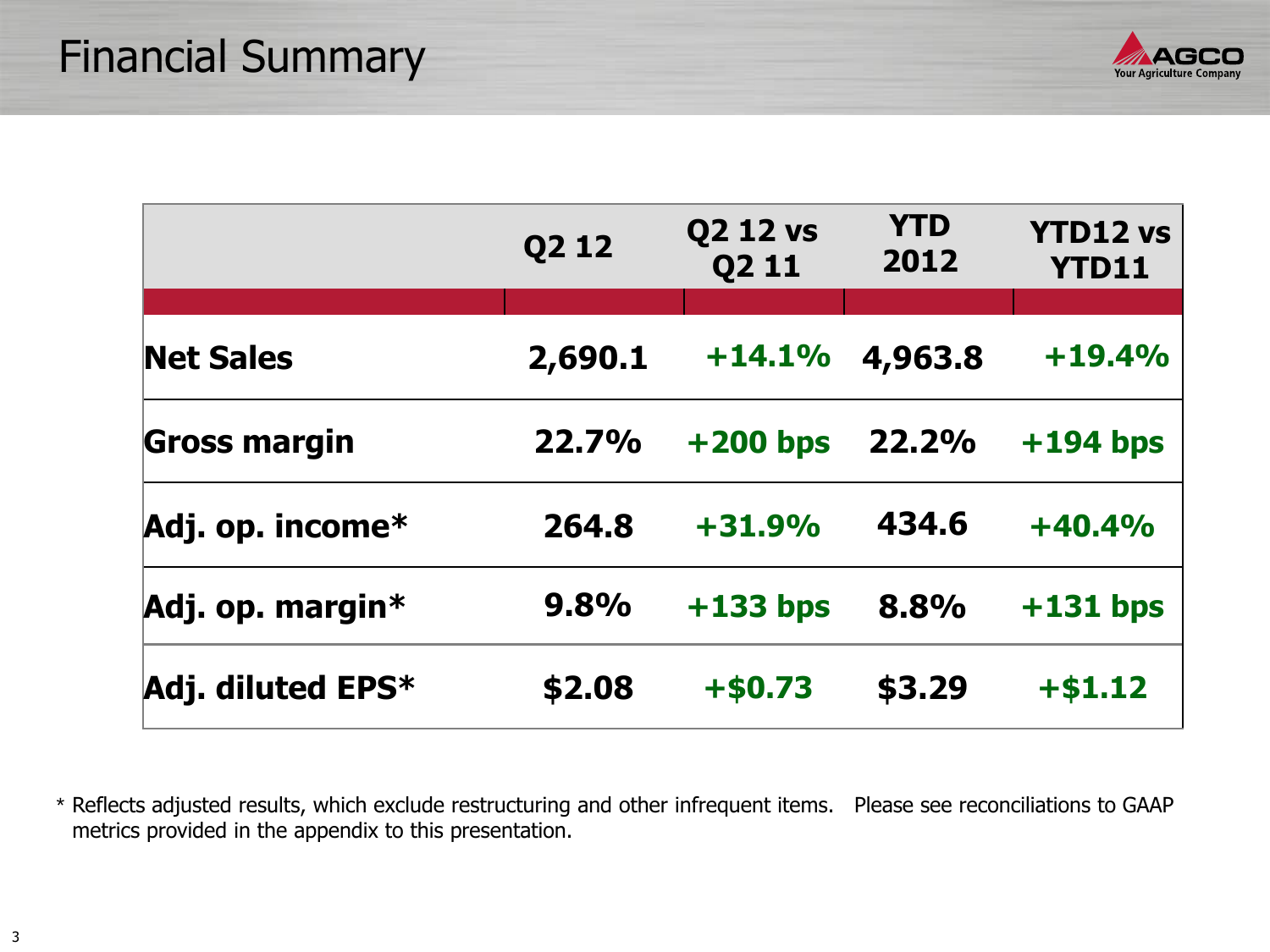## Tractor/Combine Production





- Production Up 5% in Q2 12 vs. Q2 11
- Strong Increases in Q2 in EAME and NA
- Full year 2012 production projected to increase  $\sim$ 10% vs. 2011

2011 Production 2012 Production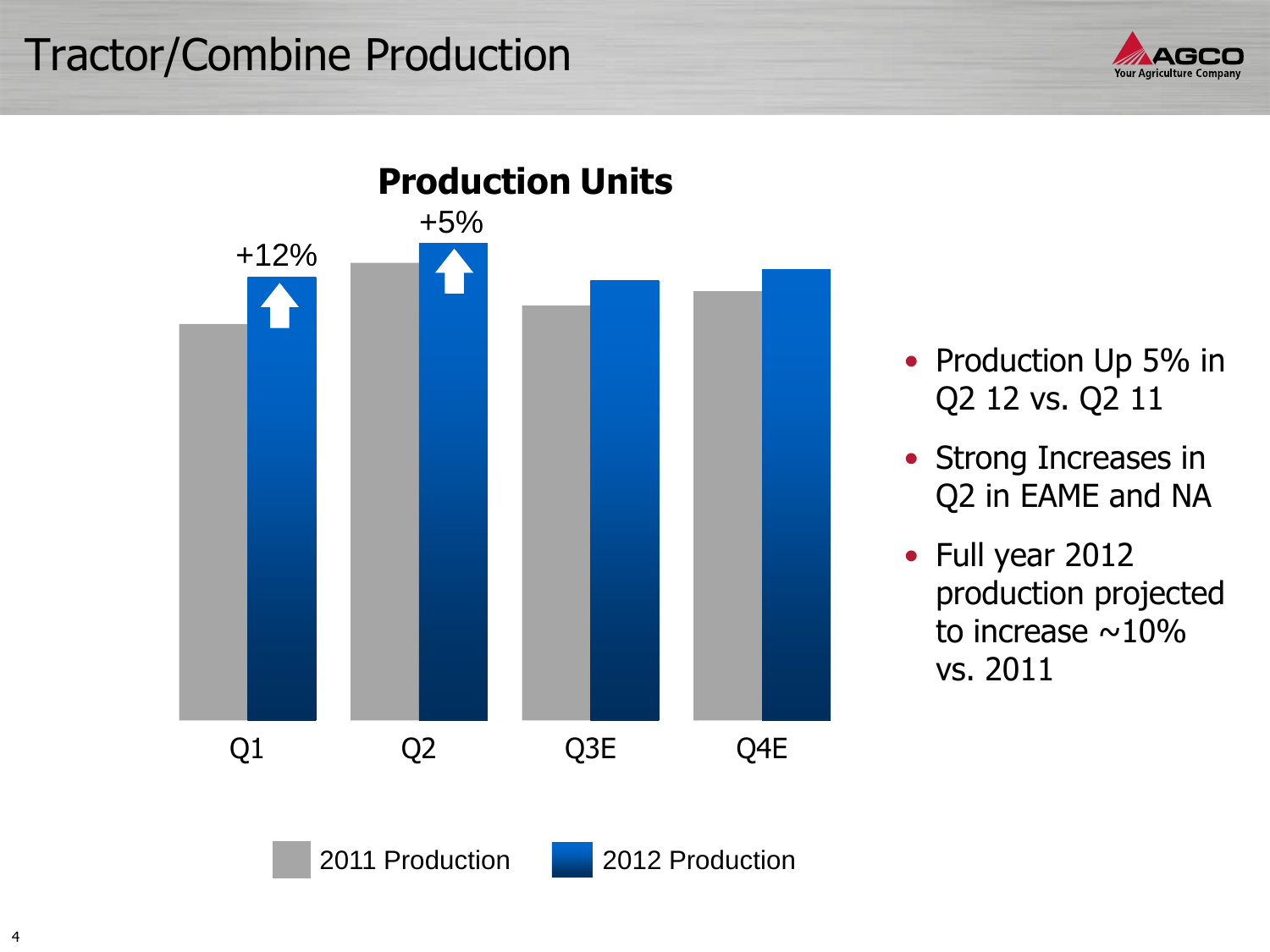

#### **June Year-to-Date Retail Units**

| <b>North America</b>  |           |          | 2012 vs. 2011 |
|-----------------------|-----------|----------|---------------|
| <b>Tractors</b>       | $\bullet$ | Industry | $+6%$         |
| <b>Combines</b>       | $\bullet$ | Industry | (23%)         |
| <b>Western Europe</b> |           |          | 2012 vs. 2011 |
| <b>Tractors</b>       | $\bullet$ | Industry | (2%)          |
| <b>Combines</b>       | $\bullet$ | Industry | $+15%$        |
| <b>South America</b>  |           |          | 2012 vs. 2011 |
| <b>Tractors</b>       | $\bullet$ | Industry | (7%)          |
| <b>Combines</b>       | $\bullet$ | Industry | (12%)         |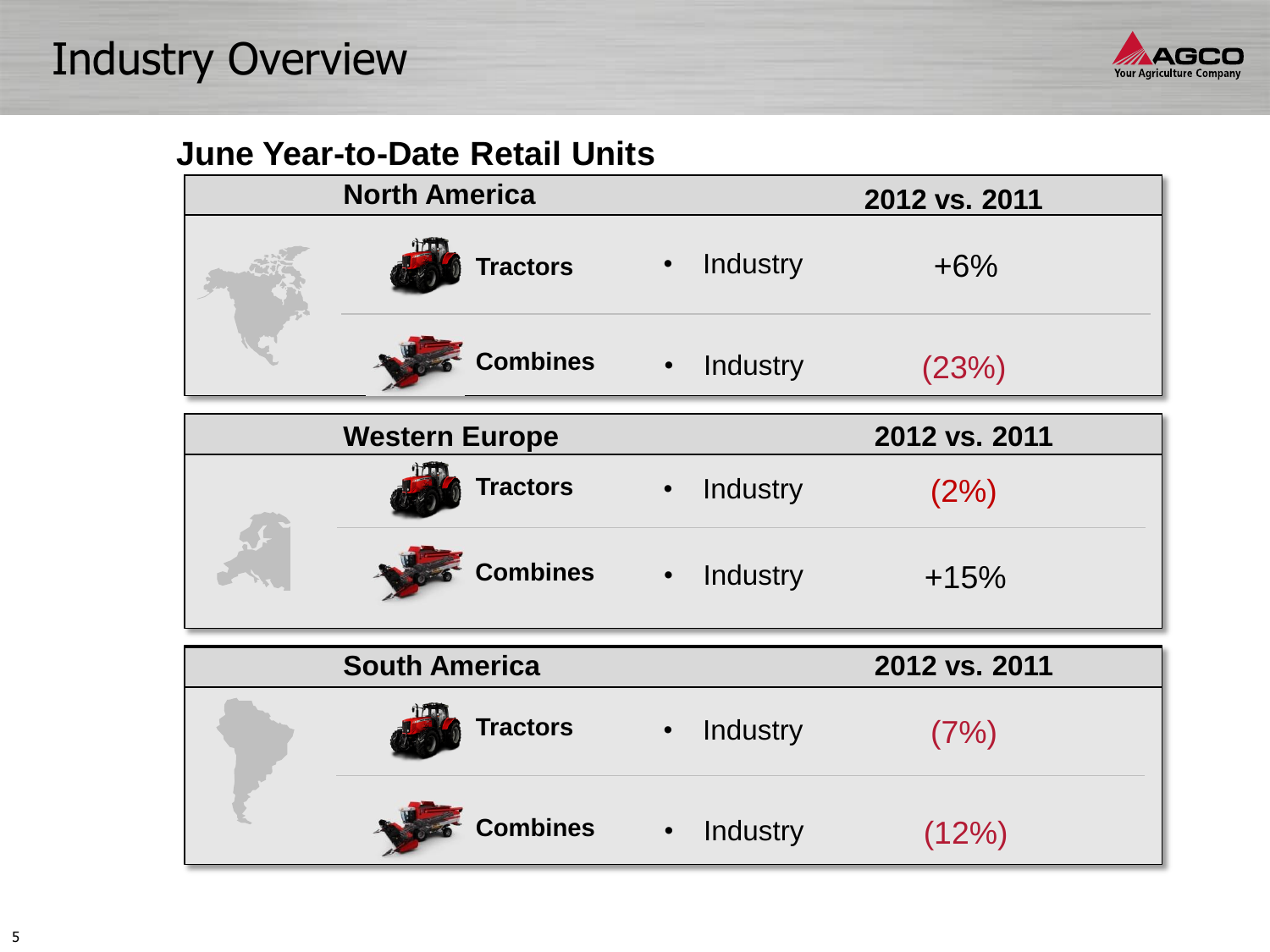#### Regional Net Sales Results





EAME – Europe/Africa/Middle East APAC – Asia/Pacific

\*Please see the reconciliation to GAAP metrics in the appendix to this presentation.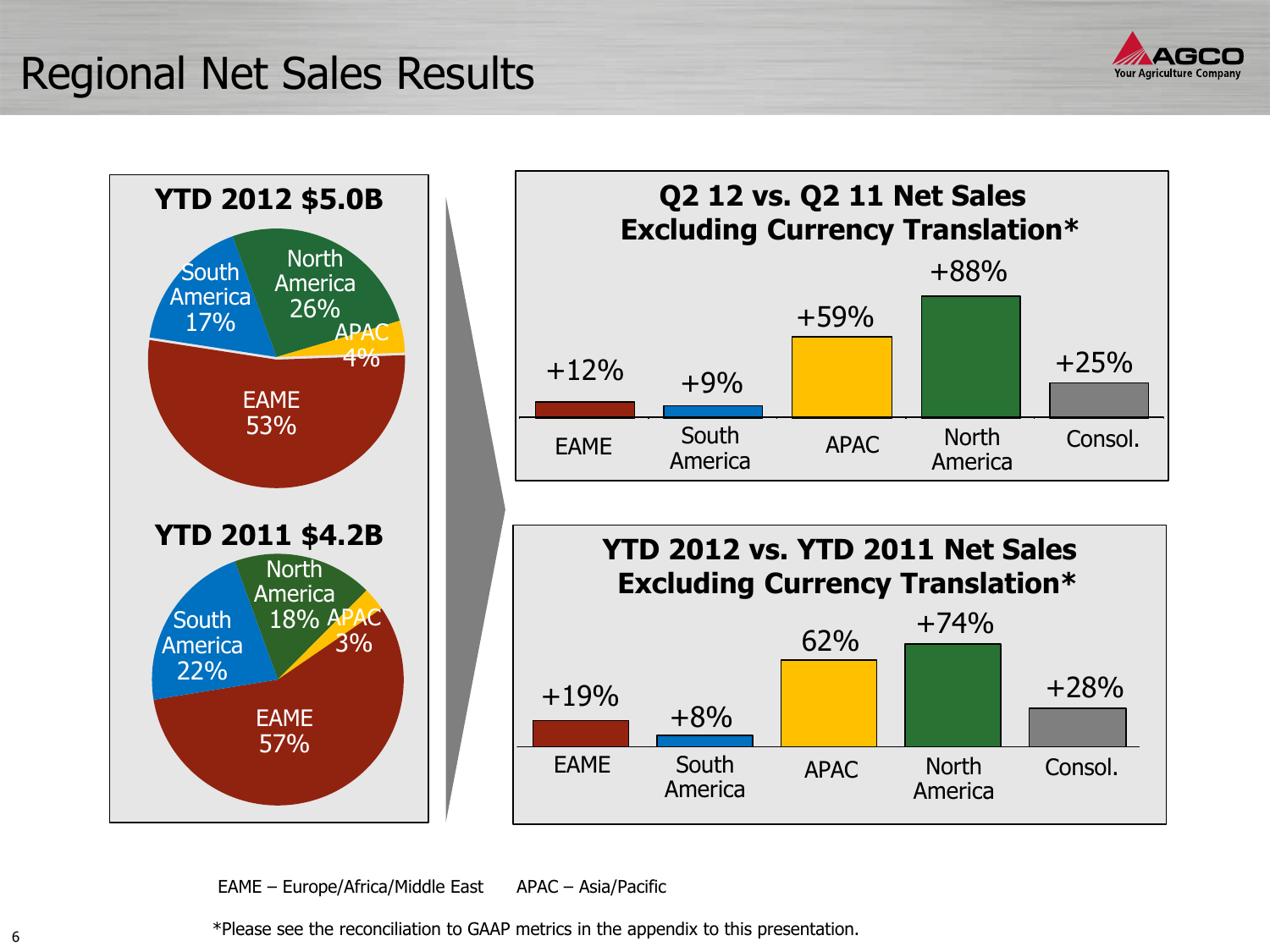#### Net Sales and Operating Margins





 \* Reflects adjusted results, which exclude restructuring and other infrequent items. Please see the reconciliations to GAAP metrics provided in the appendix to this presentation**.**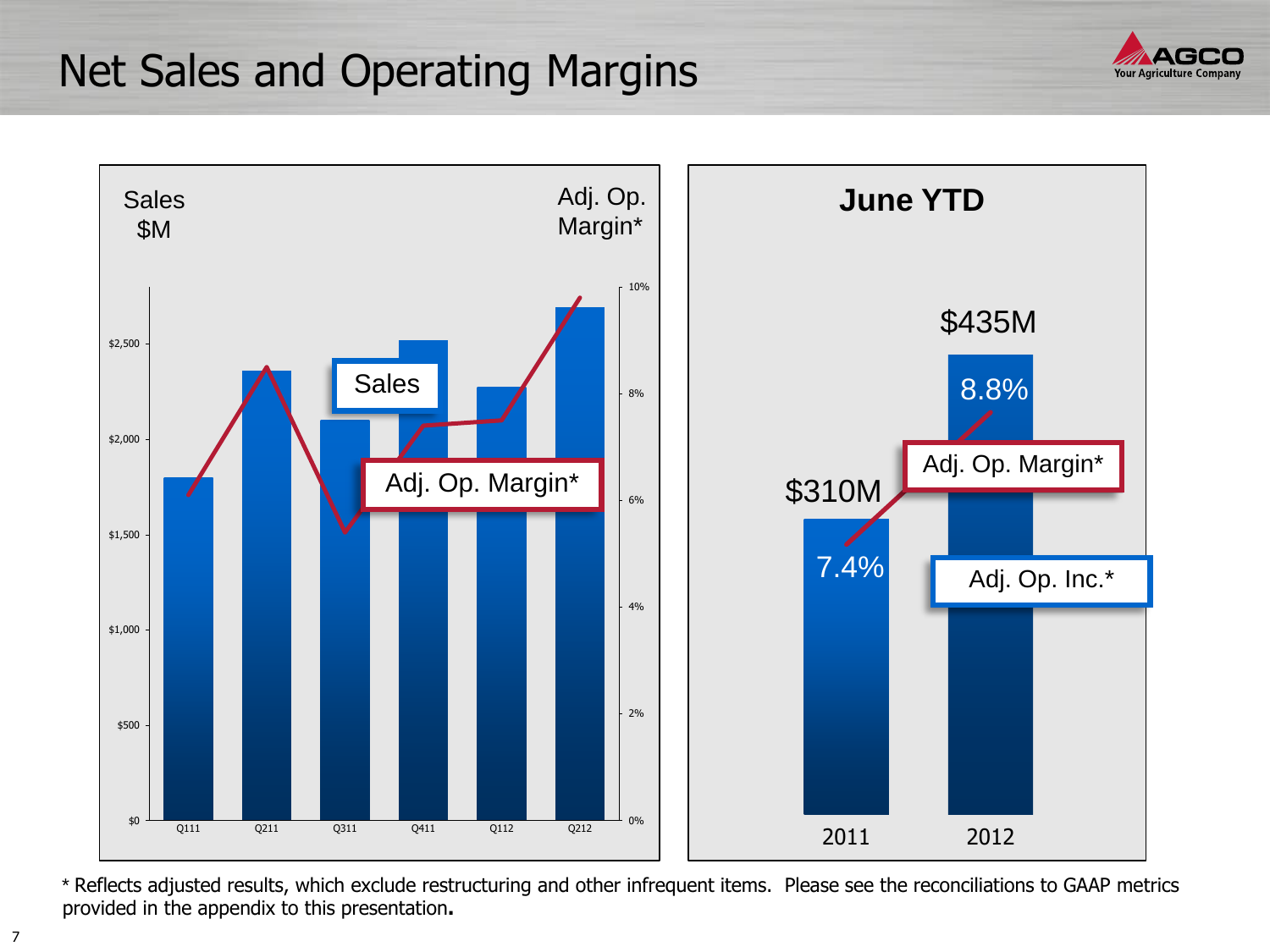## GSI Results







- Contributed  $\sim$ \$0.30 of EPS in Q2 12, ~\$0.39 for 1H 12
- Targeting 2012 EPS accretion of \$0.45



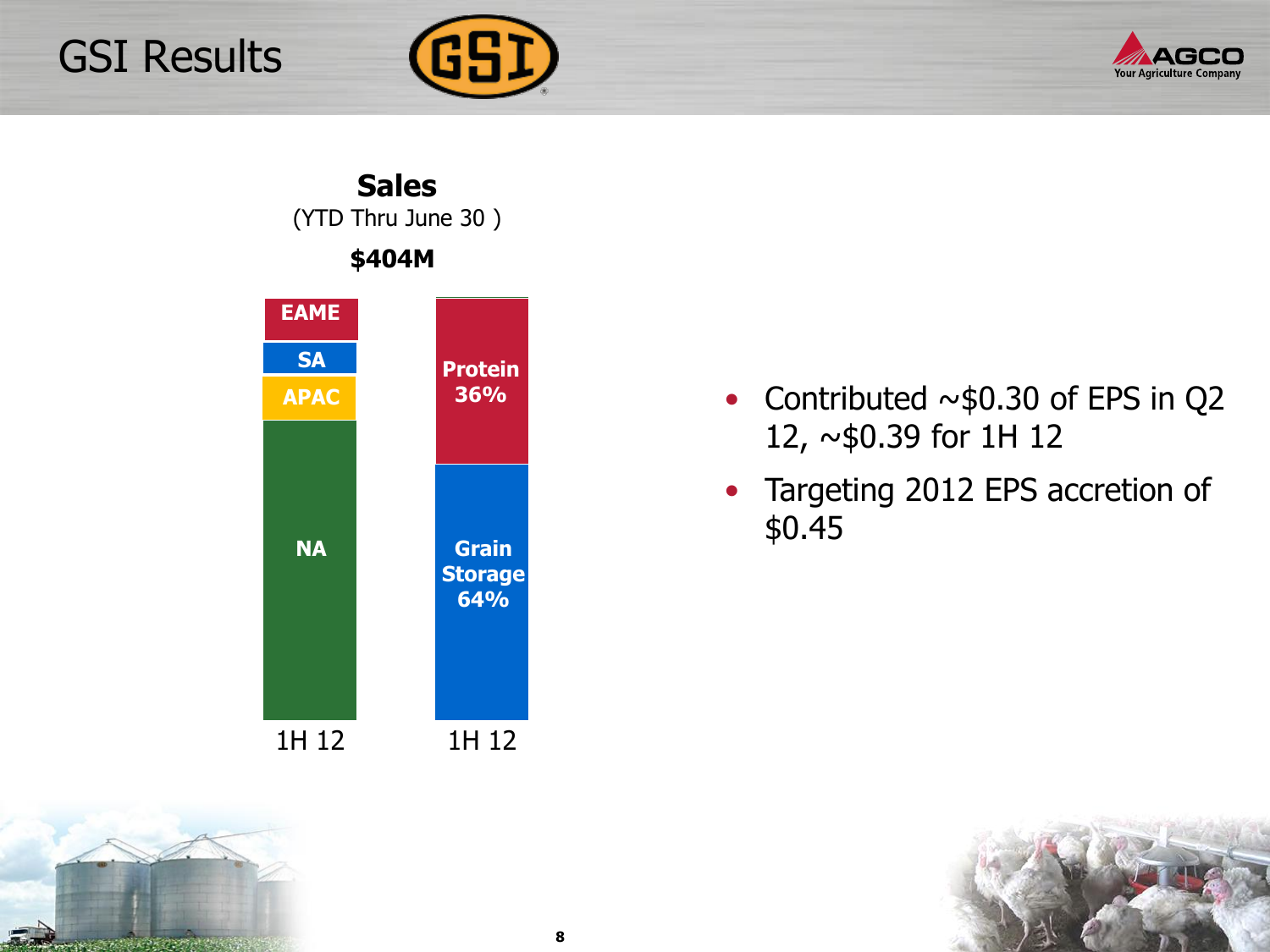# Inventory Reduction in 2<sup>nd</sup> Half



#### **Receivables and Inventory**



• Seasonal working capital build in 1H12

● Working capital reductions targeted in 2H12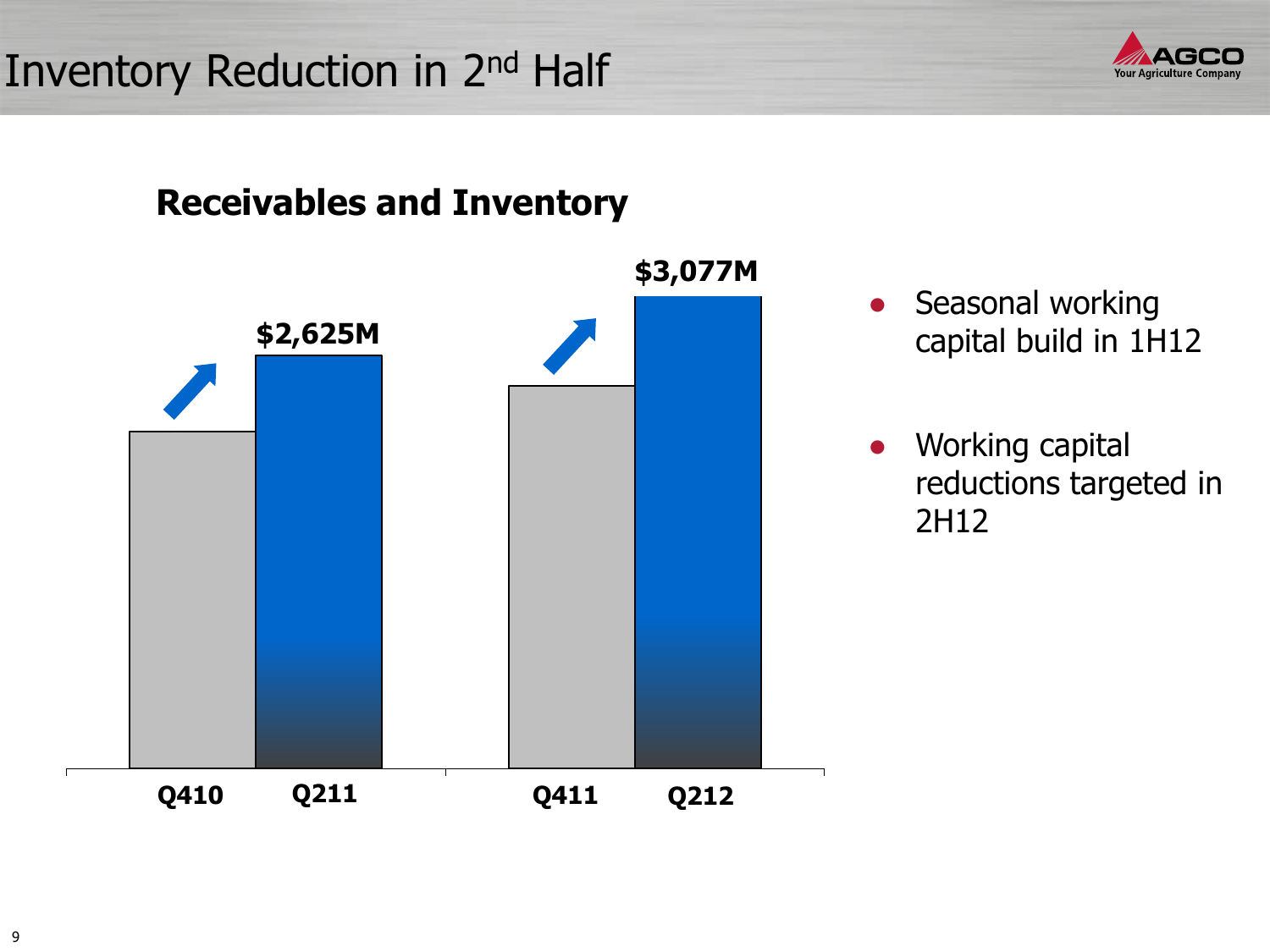#### Capital Expenditures – Investing for Growth



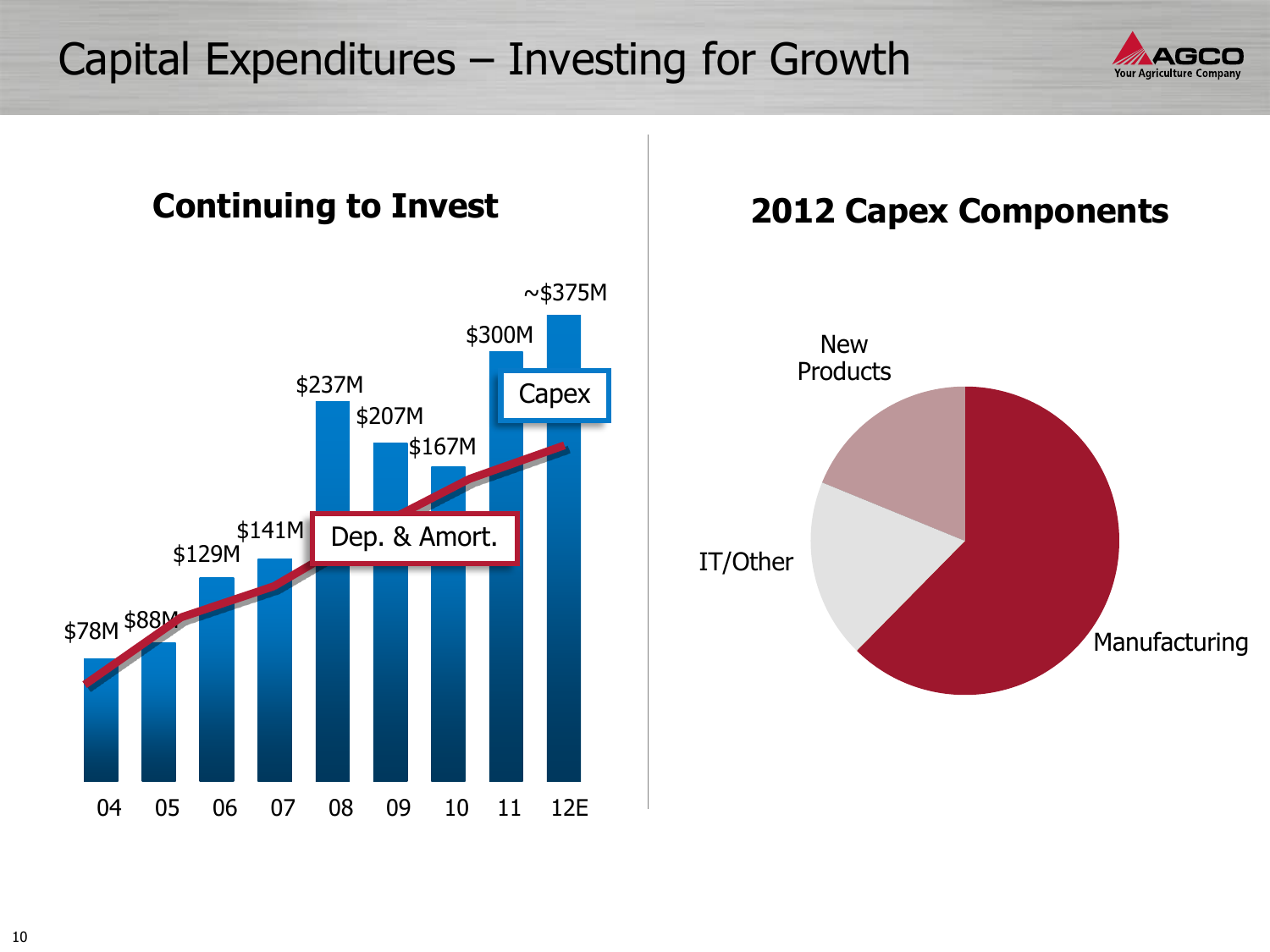Free Cash Flow\*





- Seasonal working capital build in first half of year
- Plant improvements and supplier constraints drove higher inventory in 1H 12
- Second half of year seasonally stronger for free cash flow
- Targeting \$200M+ free cash flow in 2012 despite increase in **Capex**

Note: Free cash flow is defined as net cash provided by (used in) operating activities less capital expenditures.

\* Please see reconciliations to GAAP metrics provided in the appendix to this presentation.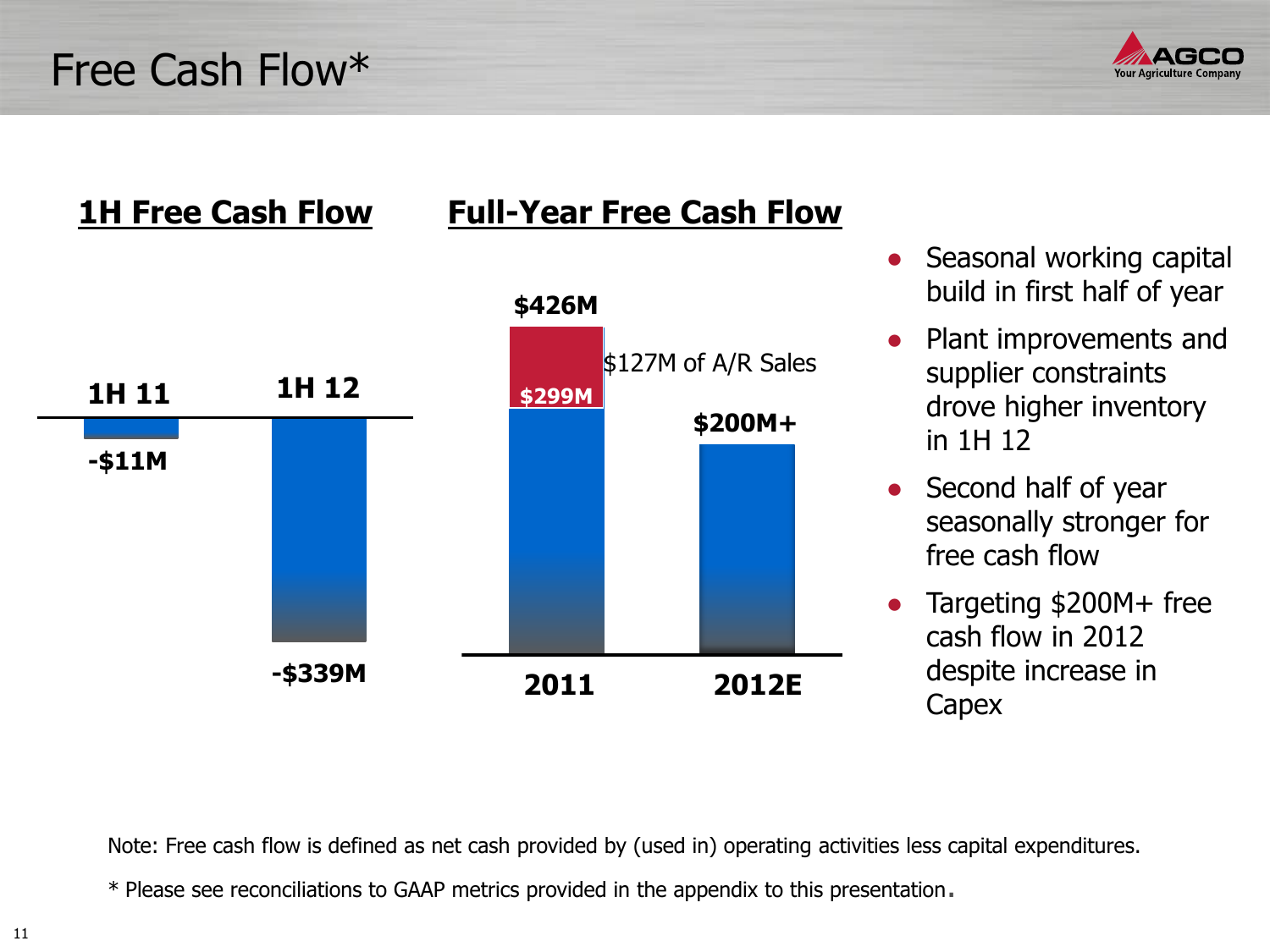## 2012 Market Outlook

12



#### **Regional Market Outlook – Industry Unit Retail Tractor Sales**

(Volume in Units)

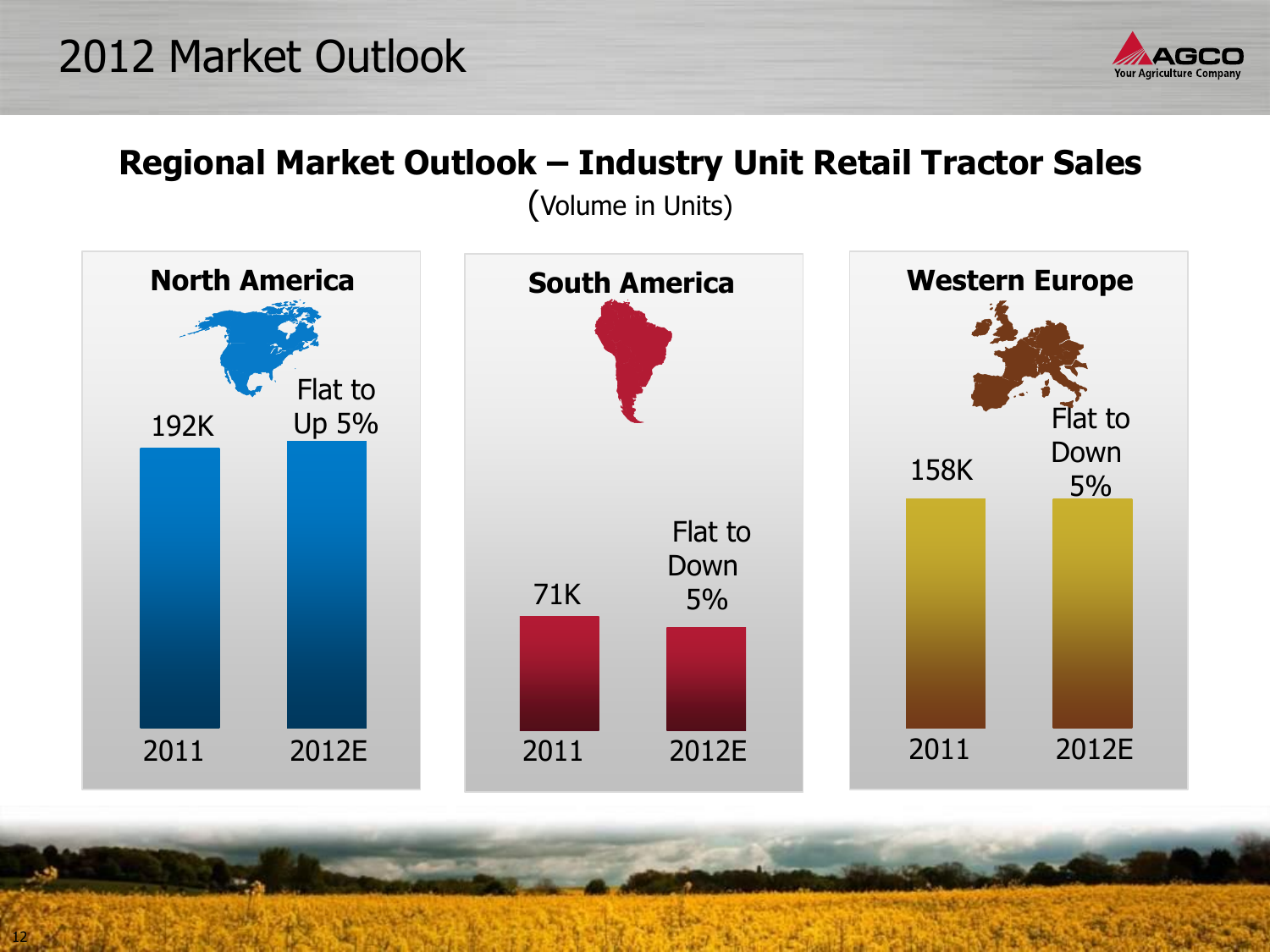## 2012 Forecast Assumptions – Summary

- Sales growth from pricing, GSI acquisition and market share gains partially offset by negative impact of currency
	- $-$  +3.0% to 3.5% pricing
	- $-$  ~ (8.0%) negative impact of currency translation
- 10-15% increase in engineering expense for new product development and Tier 4 emission requirements
- Gross margin improvement
- $\sim$ \$20 million of expense associated with new Fendt assembly facility
- $\sim$ \$20-25 million of start-up expense associated with China operations
- GSI EPS impact of  $\sim$ \$0.45

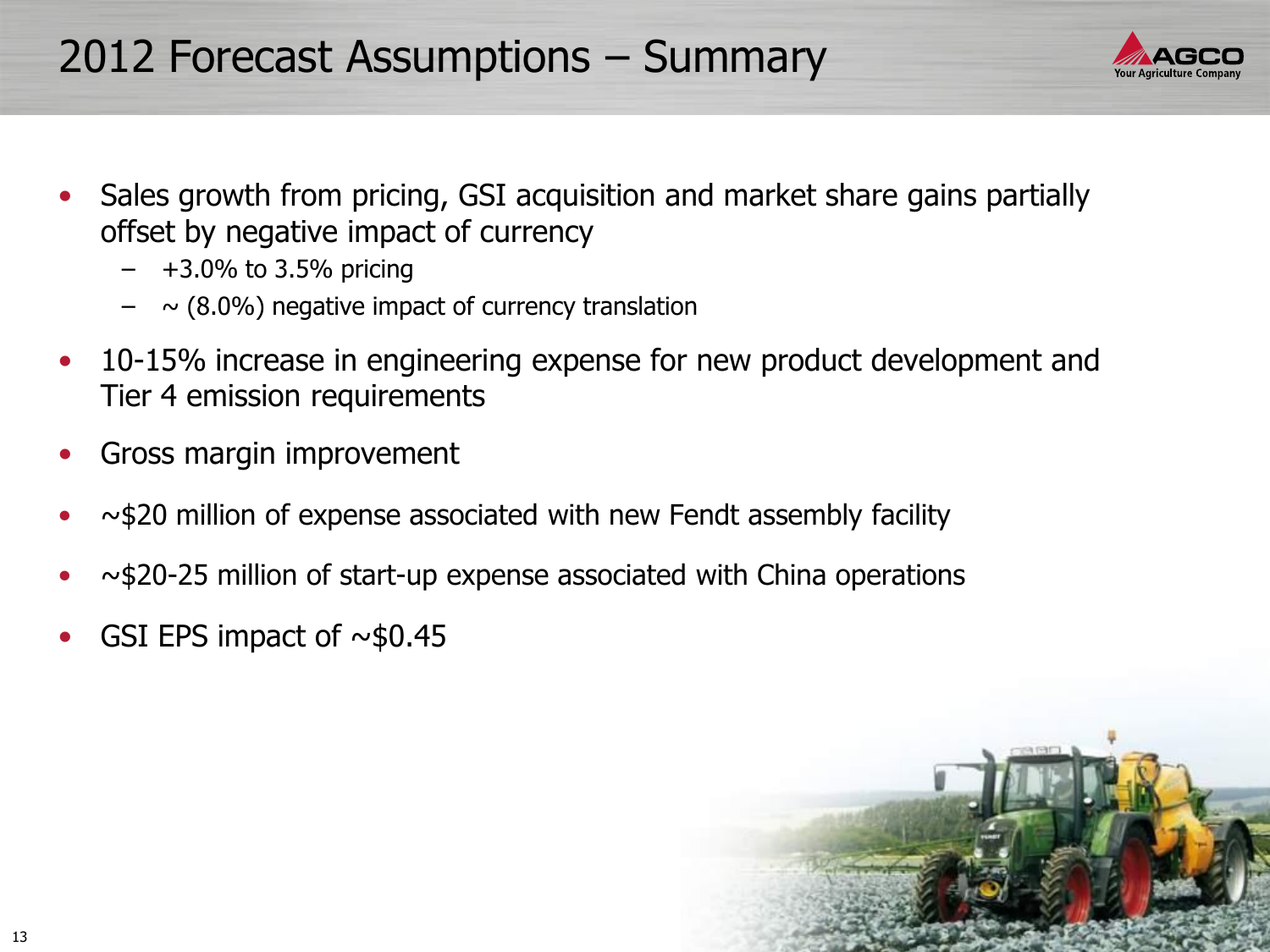

|                         | <b>2012 Estimates</b>     |
|-------------------------|---------------------------|
| <b>Sales</b>            | $$10.1B-$10.3B$           |
| <b>Operating margin</b> | $+50-75$ bps              |
| <b>EPS</b>              | $$5.50 \text{ to } $5.75$ |
| <b>CAPEX</b>            | $\sim$ \$375 Million      |
| Free Cash Flow*         | $$200$ Million +          |

\* Free cash flow is defined as cash (used in) provided by operating activities less capital expenditures. Please see the reconciliations to GAAP metrics provided in the appendix to this presentation.

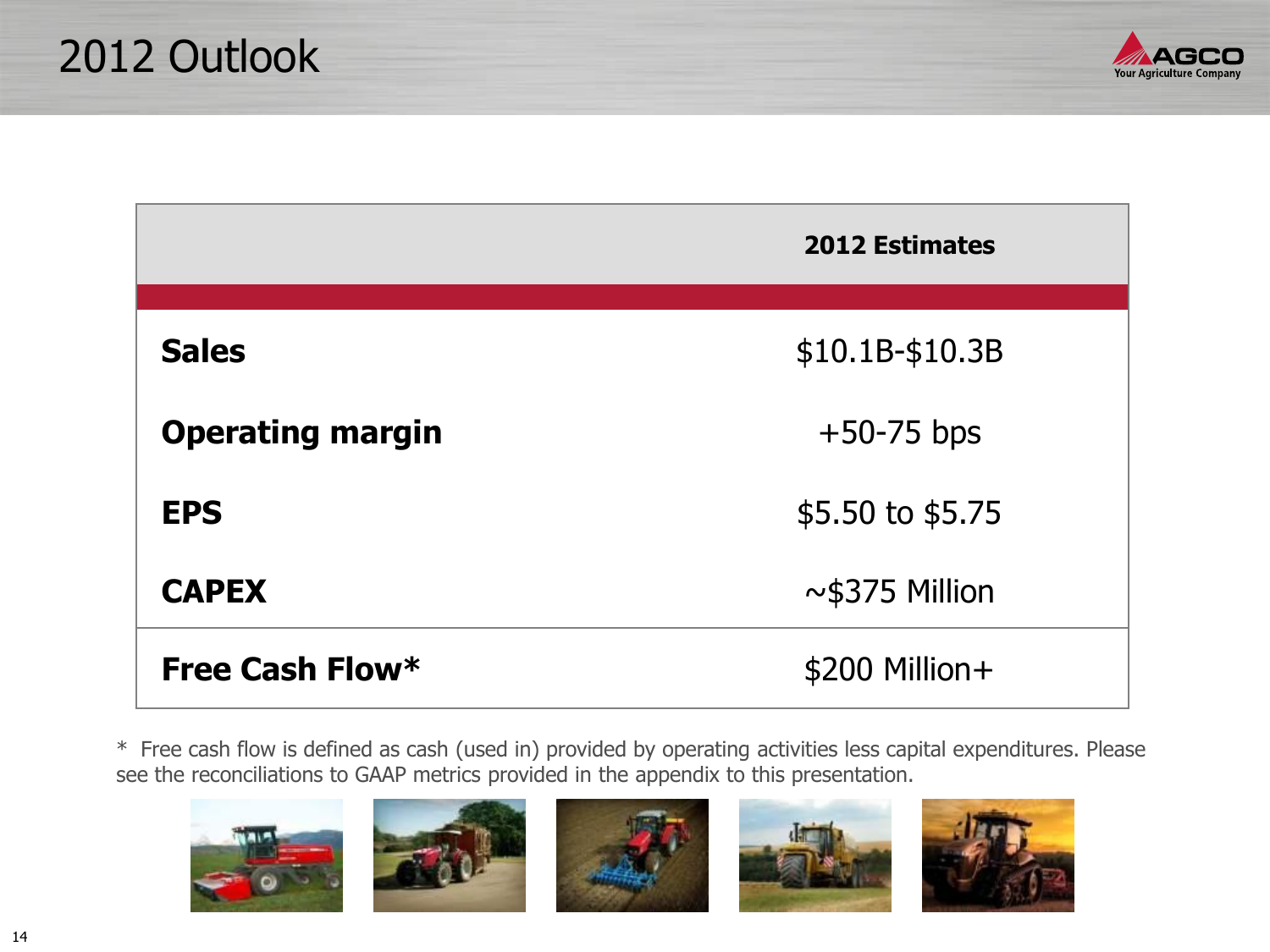

#### **Free Cash Flow**

|                                                              | Six Months<br>ended<br>June 30,<br>2012 | Six Months<br>ended<br>June 30,<br>2011 |
|--------------------------------------------------------------|-----------------------------------------|-----------------------------------------|
| Net cash (used in) provided by operating activities<br>Less: | (188.2)<br>\$                           | 101.5                                   |
| Capital expenditures<br>Free cash flow                       | (151.1)<br>(339.3)                      | (112.4)<br>(10.9)                       |

Note: Free cash flow is defined as net cash (used in) provided by operating activities less capital expenditures.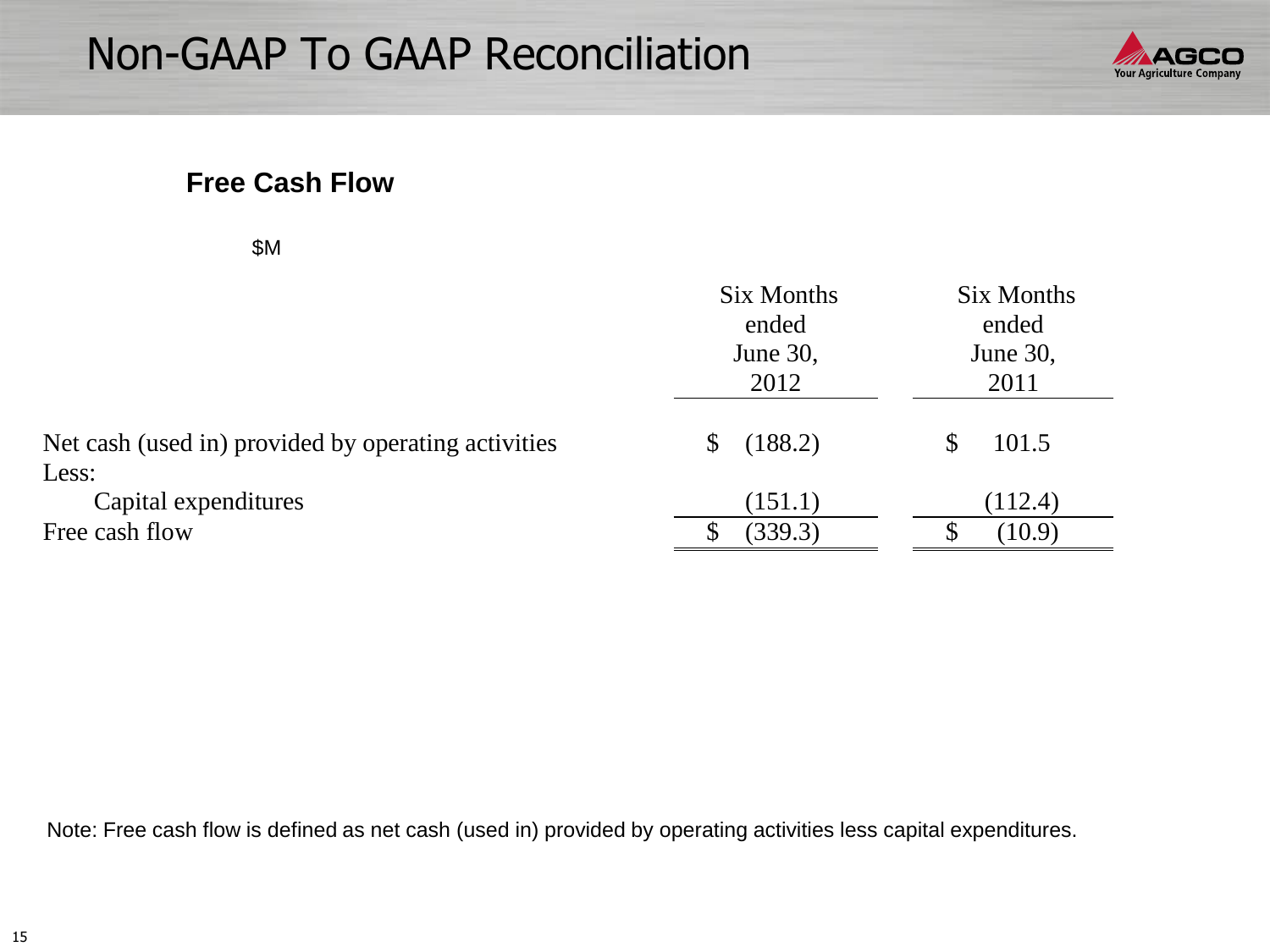

 \$M (except per share amts)

|                                               | Three months ended June 30,         |                                     |                                   |                                     |                                     |                                   |  |
|-----------------------------------------------|-------------------------------------|-------------------------------------|-----------------------------------|-------------------------------------|-------------------------------------|-----------------------------------|--|
|                                               | 2012                                |                                     |                                   | 2011                                |                                     |                                   |  |
|                                               | Income<br>From<br><b>Operations</b> | <b>Net</b><br>Income <sup>(1)</sup> | Earnings<br>Per<br>Share $^{(1)}$ | Income<br>From<br><b>Operations</b> | <b>Net</b><br>Income <sup>(1)</sup> | Earnings<br>Per<br>Share $^{(1)}$ |  |
| As adjusted<br>Restructuring and other        | \$264.8                             | \$204.8                             | \$2.08                            | \$ 200.7                            | \$133.1                             | \$1.35                            |  |
| infrequent income <sup><math>(2)</math></sup> | (0.1)                               | (0.1)                               |                                   | (0.9)                               | (0.6)                               | (0.01)                            |  |
| As reported                                   | \$264.9                             | \$204.9                             | \$2.08                            | \$201.6                             | \$133.7                             | \$1.36                            |  |

 $(1)$  After tax.

See accompanying notes in the Company's press release.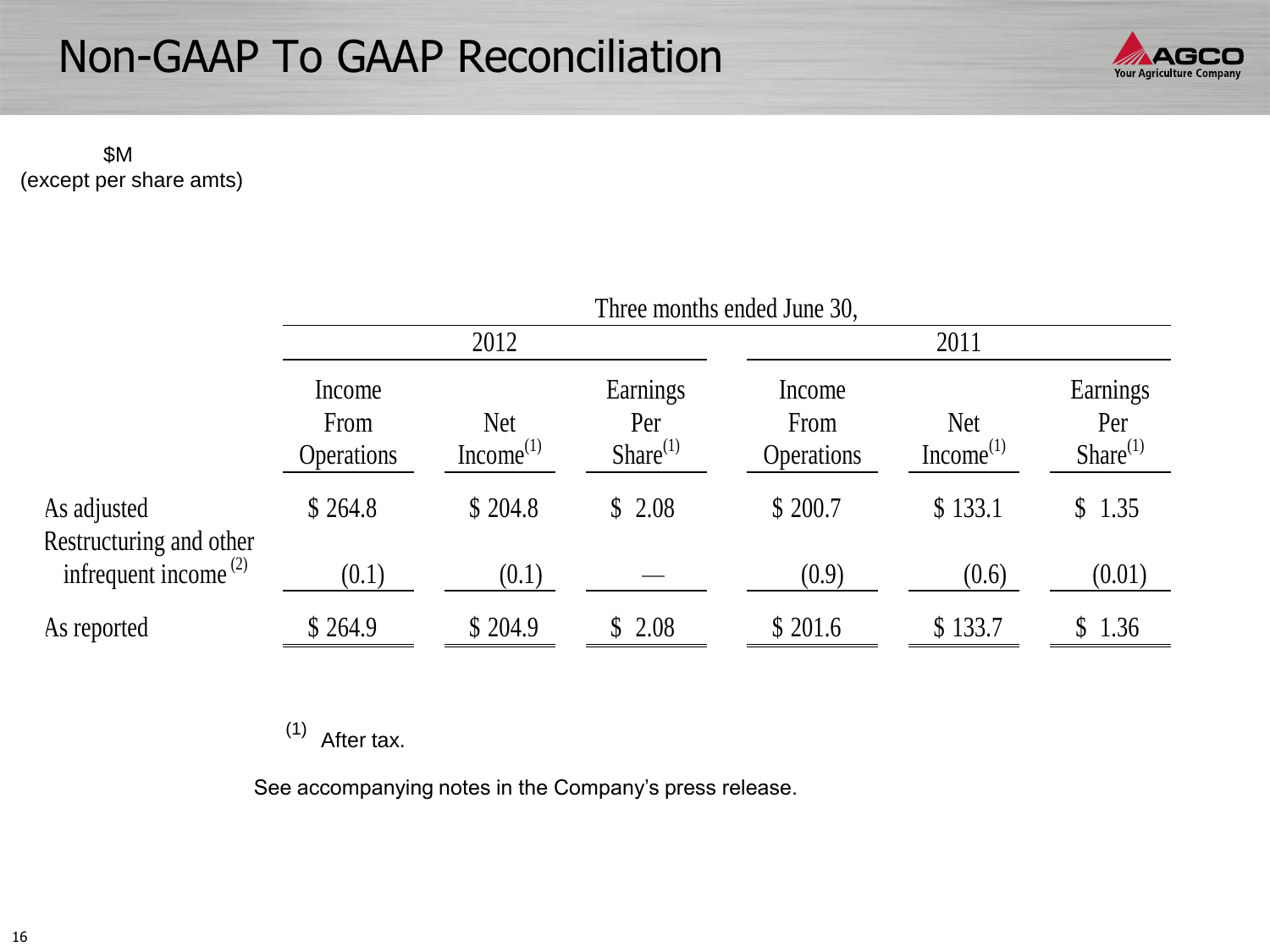

 \$M (except per share amts)

|                                               | Six months ended June 30,           |                                     |                                   |                                     |                                     |                                  |  |
|-----------------------------------------------|-------------------------------------|-------------------------------------|-----------------------------------|-------------------------------------|-------------------------------------|----------------------------------|--|
|                                               | 2012                                |                                     |                                   |                                     | 2011                                |                                  |  |
|                                               | Income<br>From<br><b>Operations</b> | <b>Net</b><br>Income <sup>(1)</sup> | Earnings<br>Per<br>Share $^{(1)}$ | Income<br>From<br><b>Operations</b> | <b>Net</b><br>Income <sup>(1)</sup> | Earnings<br>Per<br>$Share^{(1)}$ |  |
| As adjusted<br>Restructuring and other        | \$434.6                             | \$325.0                             | \$3.29                            | \$309.6                             | \$213.2                             | \$2.17                           |  |
| infrequent income <sup><math>(2)</math></sup> | (0.1)                               | (0.1)                               |                                   | (0.7)                               | (0.5)                               |                                  |  |
| As reported                                   | \$434.7                             | \$325.1                             | \$3.29                            | \$310.3                             | \$213.7                             | \$2.17                           |  |

 $(1)$  After tax.

See accompanying notes in the Company's press release.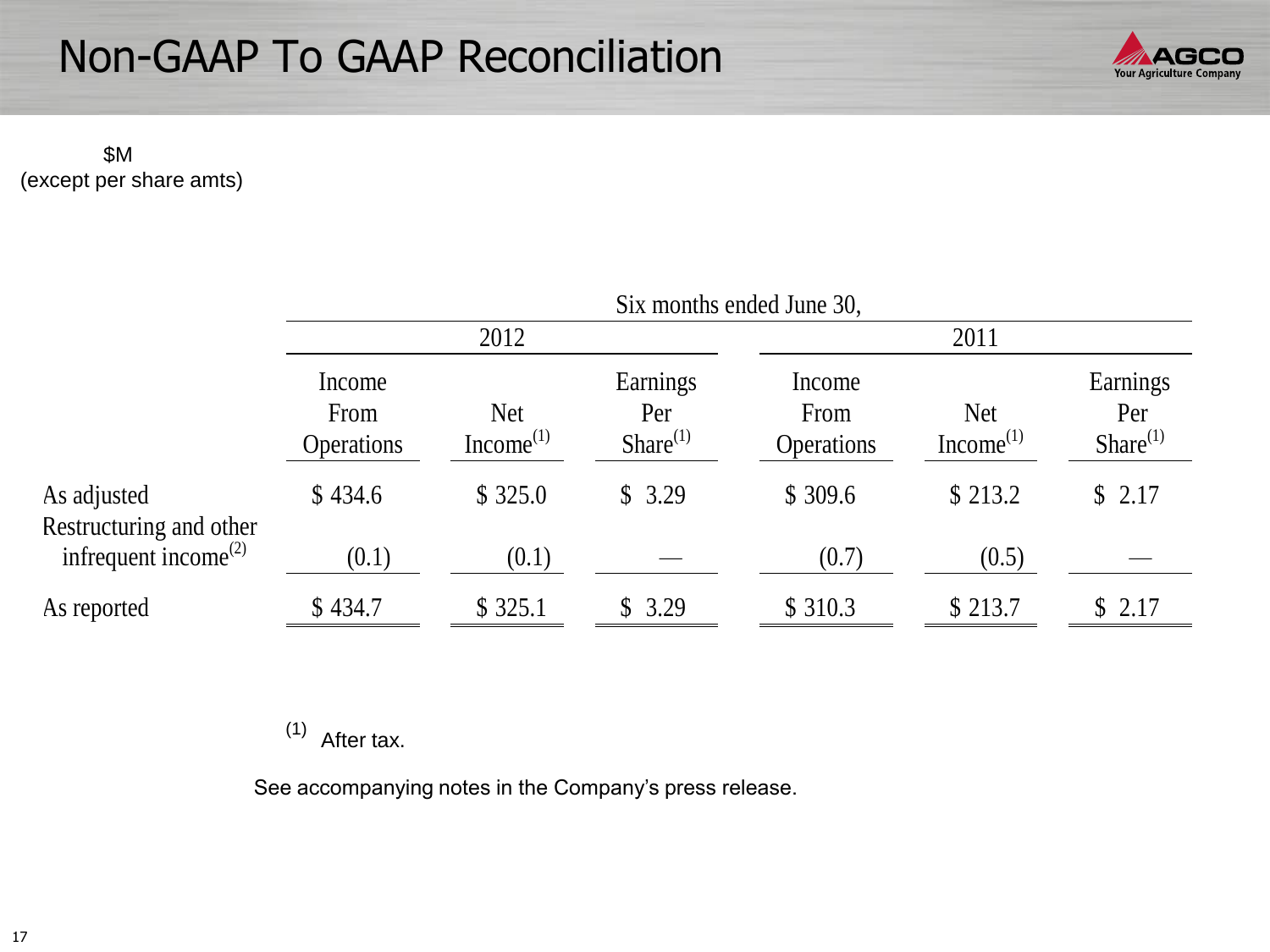

| <b>Net Sales</b><br><b>\$M</b> |                       | Three Months Ended<br>June 30, |                         |             | Change due to currency<br>translation |  |
|--------------------------------|-----------------------|--------------------------------|-------------------------|-------------|---------------------------------------|--|
|                                | 2012                  | 2011                           | % change<br>from $2011$ |             | $\%$                                  |  |
| North America                  | 733.4<br><sup>S</sup> | 394.8<br>S.                    | 85.8%                   | \$<br>(8.6) | $(2.2)\%$                             |  |
| South America                  | 448.5                 | 496.8                          | $(9.7)\%$               | (94.2)      | $(19.0)\%$                            |  |
| Europe/Africa/Middle East      | 1,406.9               | 1,400.2                        | 0.5%                    | (157.1)     | $(11.2)\%$                            |  |
| Asia/Pacific                   | 101.3                 | 66.8                           | 51.7%                   | (4.6)       | (6.9)%                                |  |
|                                | \$2,690.1             | \$2,358.6                      | 14.1%                   | \$ (264.5)  | $(11.2)\%$                            |  |

|                           |           | <b>Six Months Ended</b><br>June 30, |                         | Change due to currency<br>translation |            |
|---------------------------|-----------|-------------------------------------|-------------------------|---------------------------------------|------------|
|                           | 2012      | 2011                                | % change<br>from $2011$ |                                       | $\%$       |
| North America             | \$1,299.9 | 754.2<br>$\mathbb{S}^-$             | 72.4%                   | (12.2)<br>S.                          | $(1.6)\%$  |
| South America             | 863.9     | 907.3                               | $(4.8)\%$               | (117.9)                               | $(13.0)\%$ |
| Europe/Africa/Middle East | 2,606.7   | 2,373.2                             | 9.8%                    | (207.8)                               | $(8.8)\%$  |
| Asia/Pacific              | 193.3     | 121.6                               | 59.0%                   | (3.7)                                 | $(3.0)\%$  |
|                           | \$4,963.8 | \$4,156.3                           | 19.4%                   | \$ (341.6)                            | $(8.2)\%$  |

Note: Effective for the quarter ended March 31, 2012, the Company has realigned its business segment reporting.